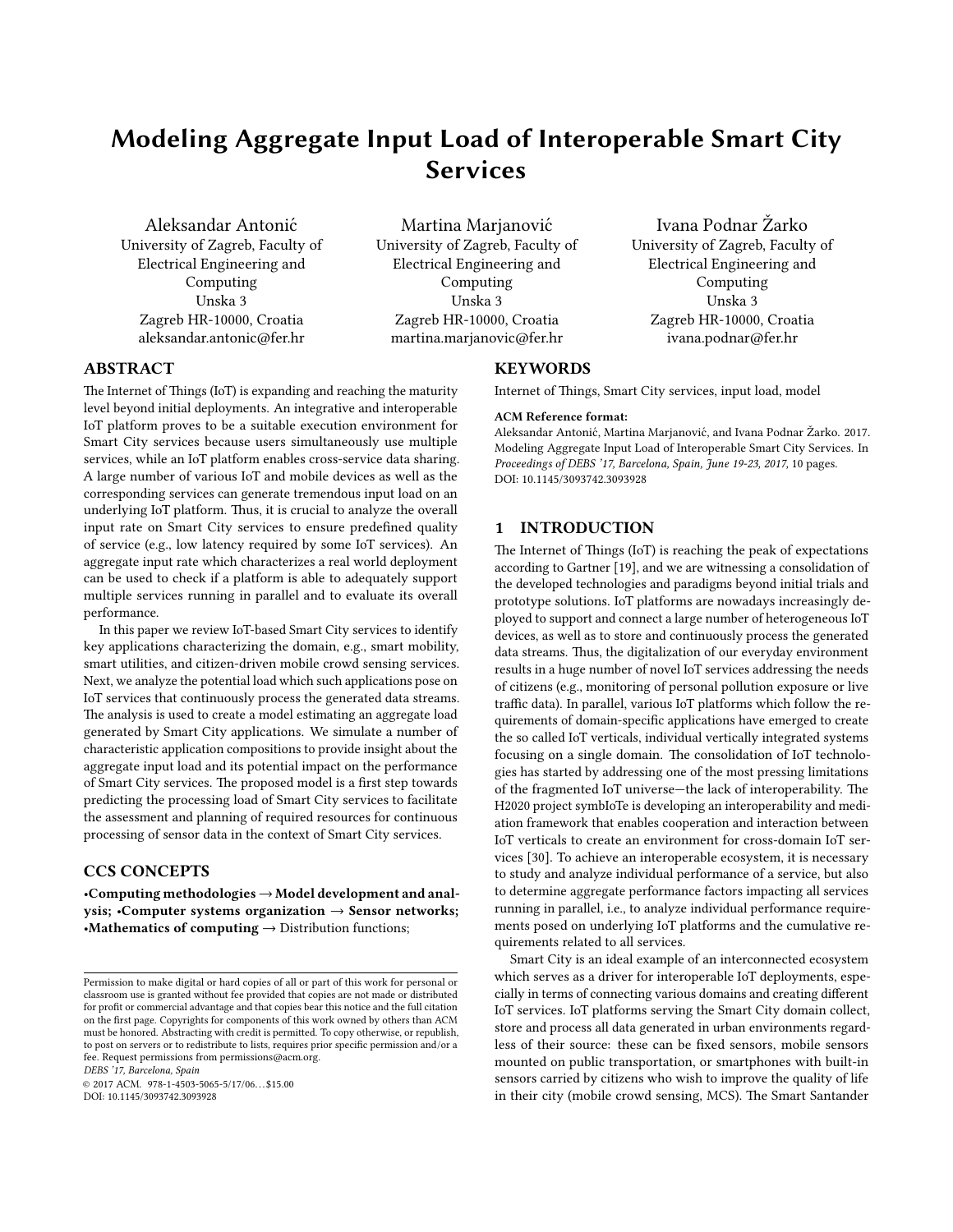DEBS '17, June 19-23, 2017, Barcelona, Spain Aleksandar Antonić, Martina Marjanović, and Ivana Podnar Žarko

project [\[29\]](#page-9-2) is a large testbed and an example of a real-world Smart City deployment. Such platforms connect data sources with various services, and thus create an environment for deploying novel context-aware services which are particularly useful to end users (e.g., smart mobility services with alerts and notifications).

The publish/subscribe paradigm has been identified as a suitable communication solution enabling ad hoc and non-blocking component interactions in highly distributed environments, such as IoT platforms in the Smart City domain [\[21\]](#page-9-3). The paradigm is designed to send data only to parties that are interested in particular data objects, and offers the means to filter unnecessary data close to a production site, so that the system is not congested with irrelevant data [\[2\]](#page-8-1). Despite of its favorable properties, when designing publish/subscribe solutions for IoT platforms, we need to take into account the behavior of communicating parties to be able to validate the overall system performance. In the context of a Smart City, data consumer is a Smart City platform that has to store and process the incoming data, while all sensors and smartphone applications serve as data sources that constantly feed the platform with new data. To analyze the overall performance of such integrative platforms processing data streams from a multitude of sources, we first need to asses the load generated by those data sources.

In this paper we classify Smart City services with regard to their input load posed to an underlying platform assuming a normal workload. Additionally, we provide an estimation of an aggregate input load when multiple services are deployed in parallel. We focus on the load generated at the platform input point by all data sources (sensors and user applications involved in MCS tasks) during the process of data acquisition, but we do not take into account load that is generated by specific user requests, either one-time or continuous user queries. Although user requests also have significant impact on an aggregate input load, we do not investigate them further in this paper due to the lack of information about their characteristics (the frequency of requests, notification triggers and amount) in literature.

To summarize, our main contributions are the following: 1. analysis of Smart City services for an integrative IoT platforms; 2. classification and characterization of services in terms of the generated input load, and 3. simulation that estimates the cumulative input load for aggregated Smart City services. Evaluation of an IoT solution usually focuses on performance tests to identify service limitations by means of a synthetic input rate, and typically does not assess system performance under realistic input load. This paper provides insight about the input rates which can be expected in realworld service deployments, so that IoT solutions can be evaluated with regard to their performance in real-world environments.

The rest of the paper is structured in the following way: Section [2](#page-1-0) provides an overview of related work, while Section [3](#page-2-0) introduces an overview of deployments and classification of Smart City services according to their application domains. Section [4](#page-4-0) provides insights about the characteristics of a service input load and analyzes an aggregate input load in cases when multiple services are running in parallel, while Section [5](#page-8-2) concludes the paper and gives directions for future work.

# <span id="page-1-0"></span>2 RELATED WORK

Smart city. Early works have recognized that the IoT will drive a significant change in habitation of urban areas. Gluhak et al. studied multiple deployments of IoT testbeds, and have evaluated proto-typical services in the Smart City environment [\[15\]](#page-8-3). The authors discuss requirements and challenges that need to be addressed to enable proper experimentation with IoT platforms. Although their work is published in early phase of the IoT, they already stressed the importance of enabling the concurrency in service execution, handling mobility of entities and impact of human users to the overall system performance and acceptance. Jalali et al. present enabling technologies and an architecture for the Smart City environment, and point to aggregation of data during its transfer from the source to the core network where an IoT platform will store data for future use [\[20\]](#page-9-4). The paper also presents applications that will drive teh development of Smart City architectures. A more detailed analysis of Smart City services and application is available in [\[7\]](#page-8-4) which focuses on positive synergy of a novel concept called the Cloud of Things, which interconnects the areas of Cloud Computing with IoT. In addition to the example usage of cloud-driven IoT applications, Botta et al. also identify several challenges, which include the performance of such platforms. The authors stress that the main challenge is to obtain stable and acceptable network performance to reach the Cloud where data is stored, because the broadband increase in capacity did not follow the storage and computation evolution [\[7\]](#page-8-4). In [\[34\]](#page-9-5) Yin et al. present a literature review that analyzes the Smart City domain from the four different perspectives: technical, application, system integration and data processing. The authors consider some of non-technical issues important for further proliferation of Smart City services, such as city planning, citizen behavior and city traffic, which can significantly influence the overall performance of a Smart City environment. Neirotti et al. study Smart Cities from a socio-economical point of view, using statistical parameters of urban environments, such as population, size, economical development, to analyze adoption of different Smart City initiatives (i.e. applications) [\[27\]](#page-9-6).

Input load/arrival rate. Modeling of input load or arrival rate is very important in different domains, not only in the area of computer networks. Literature contains various techniques to model and asses the input load or arrival rate of customer requests for almost all purposes where queueing theory [\[16\]](#page-8-5) can be applied. For example, the arrival rate influences customer waiting time in a bank [\[33\]](#page-9-7) or distribution of the input load is used as parame-ter to model the behavior of road traffic flow [\[31\]](#page-9-8). The area of telecommunications utilizes modeling of input load to evaluate the performance of call centers, and to optimize their operations. The authors of [\[28\]](#page-9-9) are experimenting with the well-accepted arrival rate model for the call center to model and evaluate the impact of arrival rate uncertainty on the call center performance. The authors stress that the performance is highly sensitive to the arrival rate estimation. This points to the fact that such analysis should be done for other domains as well, e.g., for performance evaluation of web applications or distributed systems implemented using microservices. Zink et al. study network traffic generated within a campus network focusing on the YouTube video service [\[36\]](#page-9-10). The authors recorded traffic traces and modeled the number of requests posed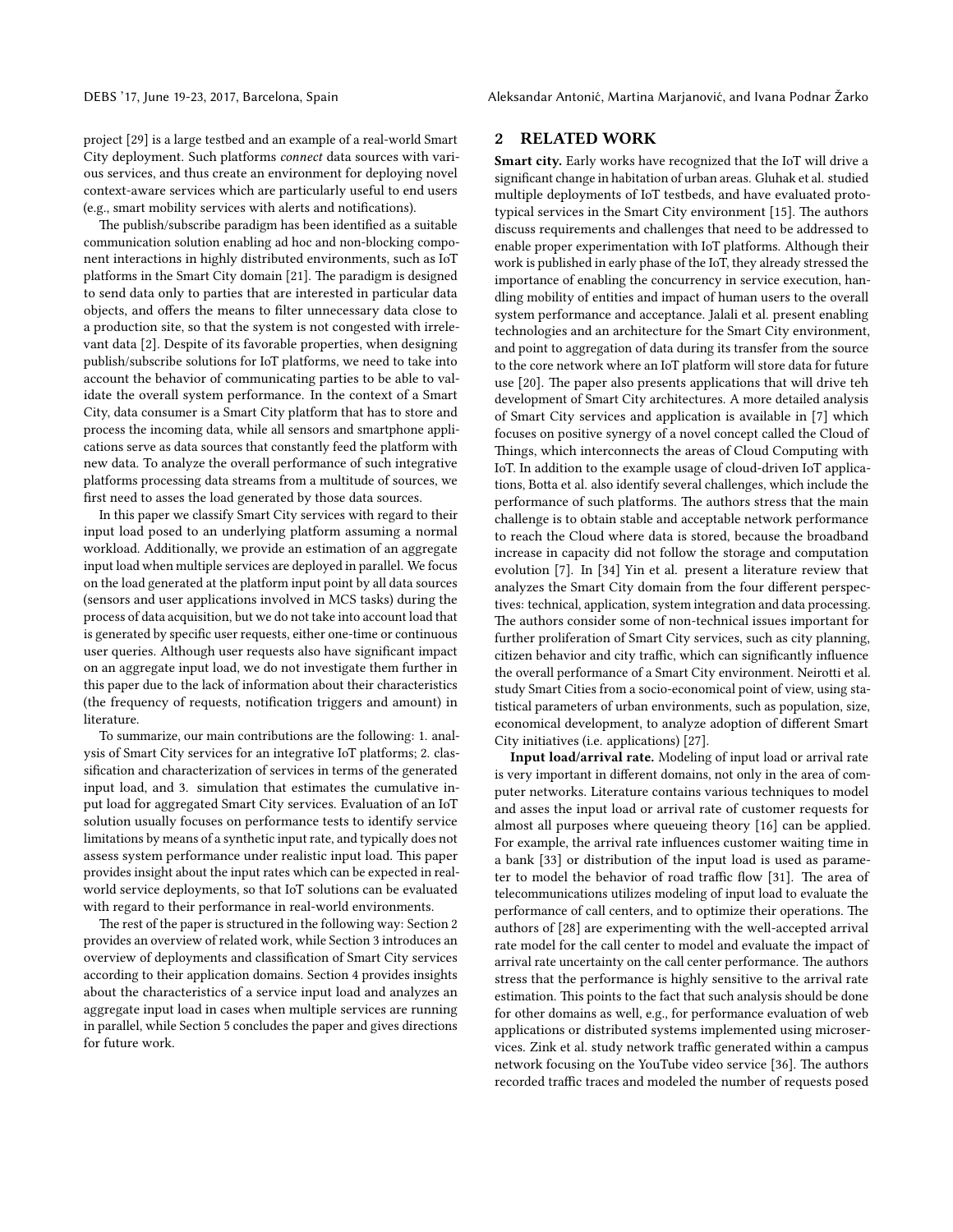Modeling Aggregate Input Load of Interoperable Smart City Services DEBS '17, June 19-23, 2017, Barcelona, Spain

to the service in order to gain insight about the characteristics of the traffic, such as request distribution, frequency or clip popularity, which were used to create synthetic traffic traces that can be used in further experiments. Their work is somewhat similar to ours, with a difference that we model the IoT domain and we do not have access to real input load traces (e.g. traffic traces), rather we use input load distributions as reported in relevant literature. Some findings characterizing the IoT network traffic and corresponding models can be found in literature. Huang et al. report a model for congestion control in IoT in which they used the queueing theory to analyze the performance of the model [\[18\]](#page-8-6). The authors built their work on steady state probability distribution and they assume the exponential distribution for arrival rate of events. Similar work is reported by Awan et al. who study the Quality of Service for delay sensitive IoT applications, and also assume an exponential distribution of the overall input load [\[4\]](#page-8-7). In this paper, we provide a more thorough analysis of distributions characterizing input load generated by real-world IoT applications.

Performance evaluation. In our previous work we developed the CloUd-based PUblish/Subscribe middleware (CUPUS) used as an underlying communication solution for Mobile Crowd Sensing [\[2\]](#page-8-1). The CUPUS middleware was compared to the well-known protocols used in IoT, namely the Message Queue Telemetry Transport (MQTT) protocol and Constrained Application Protocol (CoAP) and, in addition, its performance was evaluated using a real-world data set [\[2\]](#page-8-1). Although, we used a data set obtained during a realworld trial of a mobile crowd sensing service in the evaluation, but the input rate was synthetically created using the acquired data set. The synthetic input rate was used to test the limitations of CUPUS, rather then to investigate its performance under a realistic load. In contrast to [\[2\]](#page-8-1), this paper investigates input rates of real-world IoT service deployments, so that researchers can perform system evaluations, both in terms of performance limitations and expected performance in a real-world deployment. Similarly, Vandikas and Tsiatsis performed performance evaluation of IoT-Framework, a framework built on open source components used to disseminate the generated data streams in an IoT environment [\[32\]](#page-9-11). The authors evaluate their system with regard to maximum throughput without experimenting with the distribution of input rate and only focus on the total number of data producers (i.e. an overall input rate). In addition to the experimental evaluation and evaluation using the queueing theory principles, the literature reports on evaluation using analytical models developed for a specific group of solutions. For example, Mühl et al. analyze publish-subscribe systems by modeling the interrelationship between messages in the system and develop a novel general model that describes the system behavior in details [\[25\]](#page-9-12) as opposed to typical queueing theory models and basic metrics. A similar approach is used in this paper. We try to dissect the aggregate input rate of IoT services into its basic components by analyzing individual services generating the load, instead of using a single distribution as a parameter to represent cumulative input rate.

<span id="page-2-2"></span>

Figure 1: Smart City Environment

# <span id="page-2-0"></span>3 SMART CITY SERVICES

In recent years, the Smart City concept has attract a lot of interest. Although there is no single definition of a Smart City in the literature, all definitions point out that a Smart City can be defined as a system that uses Information and Communication Technologies (ICT) to meet the citizens' needs and improve the efficiency of city services. More specifically, the Smart City refers to safe, secure, environmental and efficient urban center with advanced infrastructure which integrates various public services, such as lighting, traffic or energy production, and thus increases their efficiency, reduces costs and power consumption, improves communication among the sub-systems and stimulates sustainable economic growth and a high quality of life [\[5,](#page-8-8) [9\]](#page-8-9).

Furthermore, Pike Research $^1$  $^1$  is forecasting that *the number of* people living in cities will almost double - from 3.6 to 6.3 billion by 2050 which will require the adjustment of city authorities and services to enable the desired quality of life to their citizens. This can be achieved by using smart services which enable real-time monitoring and automated control of city infrastructure with less or even without human intervention [\[12\]](#page-8-10). Smart City services are usually categorized across multiple domains, including Smart Governance, Smart Mobility, Smart Utilities, Smart Buildings, and Smart Environment [\[35\]](#page-9-13), which are recognized as key factors that express urban growth and development. Typically, smart services use numerous sensors deployed in an urban area (either heterogeneous or multiple instances of the same sensor type) which communicate with a remote IoT platform located in the cloud. Figure [1](#page-2-2) shows a highly distributed architecture of a Smart City environment with multiple sensor instances which use publish/subscribe paradigm to communicate. Those sensors are either static (e.g., sensors deployed on traffic lights, within buildings, etc.) or mobile (e.g., sensors deployed on vehicles, carried by citizens, etc.), and create vast amounts of

<span id="page-2-1"></span> $^1$ http://smartcitiescouncil.com/article/smart-cities-technology-market-top-20billion-2020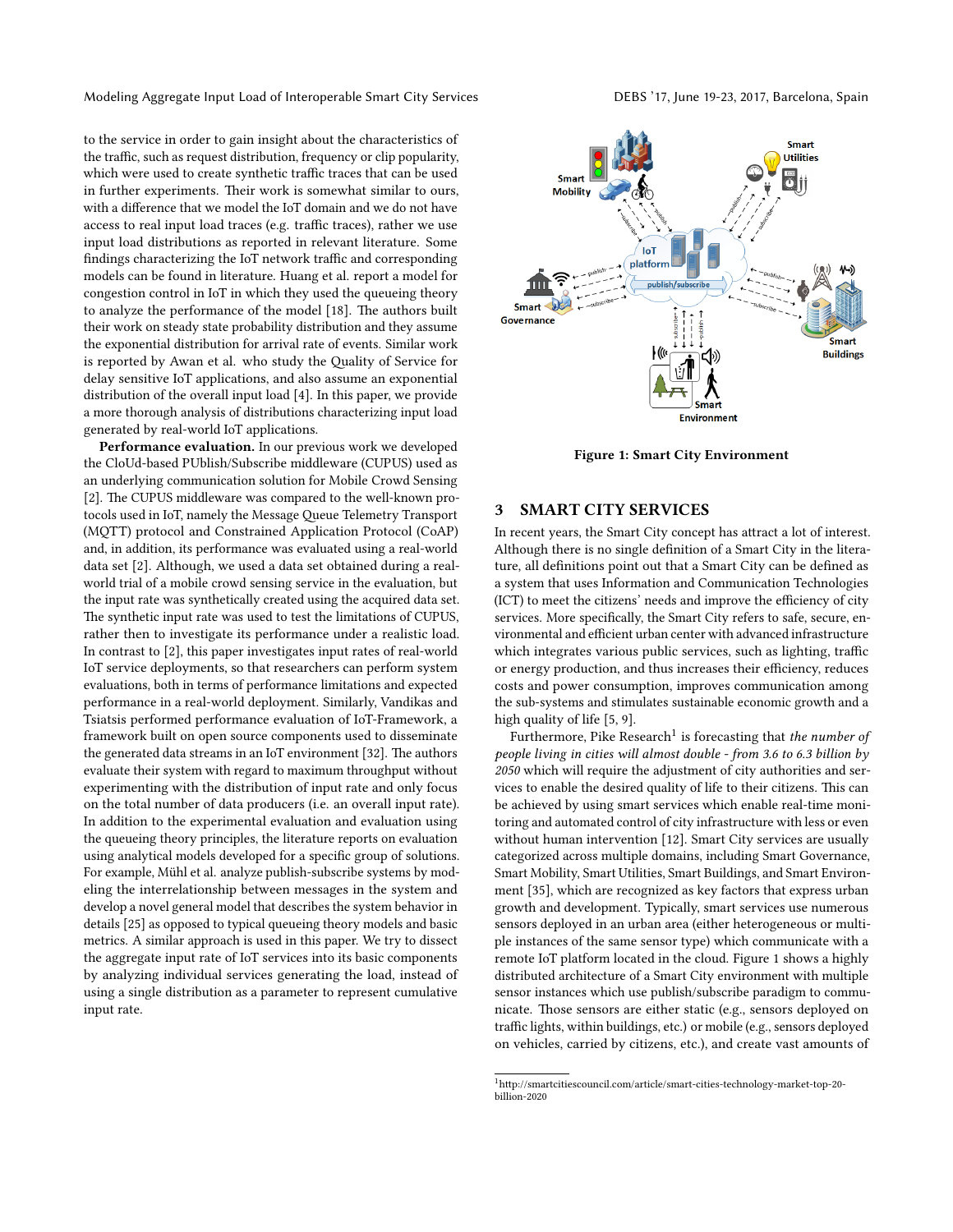<span id="page-3-0"></span>

| Service                                    |  |  | Santander [29] Padova [35] Glasgow [8] Cambridge [26] Friedrichshafen [6] Sophia Antipolis Antwerp [23] |  |
|--------------------------------------------|--|--|---------------------------------------------------------------------------------------------------------|--|
| citizen services                           |  |  |                                                                                                         |  |
| healthcare                                 |  |  |                                                                                                         |  |
| parking                                    |  |  |                                                                                                         |  |
| <b>traffic</b>                             |  |  |                                                                                                         |  |
| smart metering                             |  |  |                                                                                                         |  |
| smart lightning                            |  |  |                                                                                                         |  |
| smart building                             |  |  |                                                                                                         |  |
| $\left \text{air quality (mobile)}\right $ |  |  |                                                                                                         |  |
| air quality (fixed)                        |  |  |                                                                                                         |  |
| lweather data                              |  |  |                                                                                                         |  |
| noise detection                            |  |  |                                                                                                         |  |
| waste management                           |  |  |                                                                                                         |  |

# Table 1: Overview of services deployed in different Smart City testbeds

data either periodically or on demand. Since each service has different requirements, they differ both in terms of generated input load and expected behavior. In the rest of this section, we briefly describe Smart City services in various domains and provide a short overview of services that have been implemented in different Smart City testbeds across Europe.

#### 3.1 Smart Governance

Smart governance incorporates all public services which enable city authorities to efficiently communicate with citizens and to offer information in a secure and easily accessible way. Such services aim to address a number of challenges facing public sector organizations through citizen engagement platforms, such as e-Government. For example, the government can collect and analyze citizens' data to provide more efficient services for community management. Another example is a smart medical and healthcare system which serves to maintain all patient health records, can reduce cost and enhance the efficiency and quality of healthcare systems.

#### 3.2 Smart Mobility

Smart mobility, i.e., efficient transportation has a significant role in the Smart City concept. Nowadays, great emphasis is put on the use of smart technologies to establish a smart traffic management system which includes monitoring of road conditions, free parking spots, automatic control of traffic lights, etc. Typically, such services exploit different sensors deployed on vehicles and public infrastructure, or involve individuals who continuously contribute traffic-related data to the application servers to estimate current road conditions. This information is of great importance both for citizens to adjust their routes while moving through the city, and for city authorities to plan the road infrastructure and devise adequate measures when needed. We distinguish between two types of services, those which use static sensors deployed on traffic lights or road segments that periodically send data, and those which exploit users who opportunistically collect data while moving through the city.

# 3.3 Smart Utilities

Smart utilities comprise different services deployed in homes to achieve intelligent control of various smart appliances (e.g., TV, refrigerator, washer, thermostat, etc.), lighting system, security cameras, gas sensors, or household energy consumption. For instance, by using a smart thermostat it is possible to remotely control house temperature and adjust heating/cooling to enhance the level of comfort before the owner enters the house, while intelligent control of security cameras and alarm systems enables real-time intrusion detections and appropriate reactions. Smart lighting service can be used to adjust the light illumination based on human movements, user preferences and ambient conditions. Similar, smart lighting service can be adopted on street lighting systems to reduce energy consumption since according to International Energy Agency report 19% of energy usage in the world is used for lighting [\[3\]](#page-8-13). Smart lighting service enables remote control of street lights to optimize the lamp intensity according to weather conditions and daylight availability. All those services require continuous monitoring and periodical data transmissions to a central IoT platform.

## 3.4 Smart Buildings

In recent years, a lot of attention is put on the intelligent design of buildings to enable advanced sensing, remote control and automation, as well as energy transmission and consumption monitoring. One example of a smart building service is continuous maintenance of its structural health which includes vibration monitoring, location of damages and predictions of its remaining lifetime. Such service typically uses different sensors deployed in buildings and surrounding areas which periodically communicate with a remote IoT platform. An important aspect of the smart building infrastructure is energy consumption monitoring which can be achieved with smart meters. Smart metering services can collect information from different devices, capture energy consumption in (near) realtime, as well as remotely control and adjust electrical power usage. Although smart meter typically refers to an electricity meter, smart buildings can also be equipped with smart devices measuring natural gas and water consumption. Such devices enable end-consumers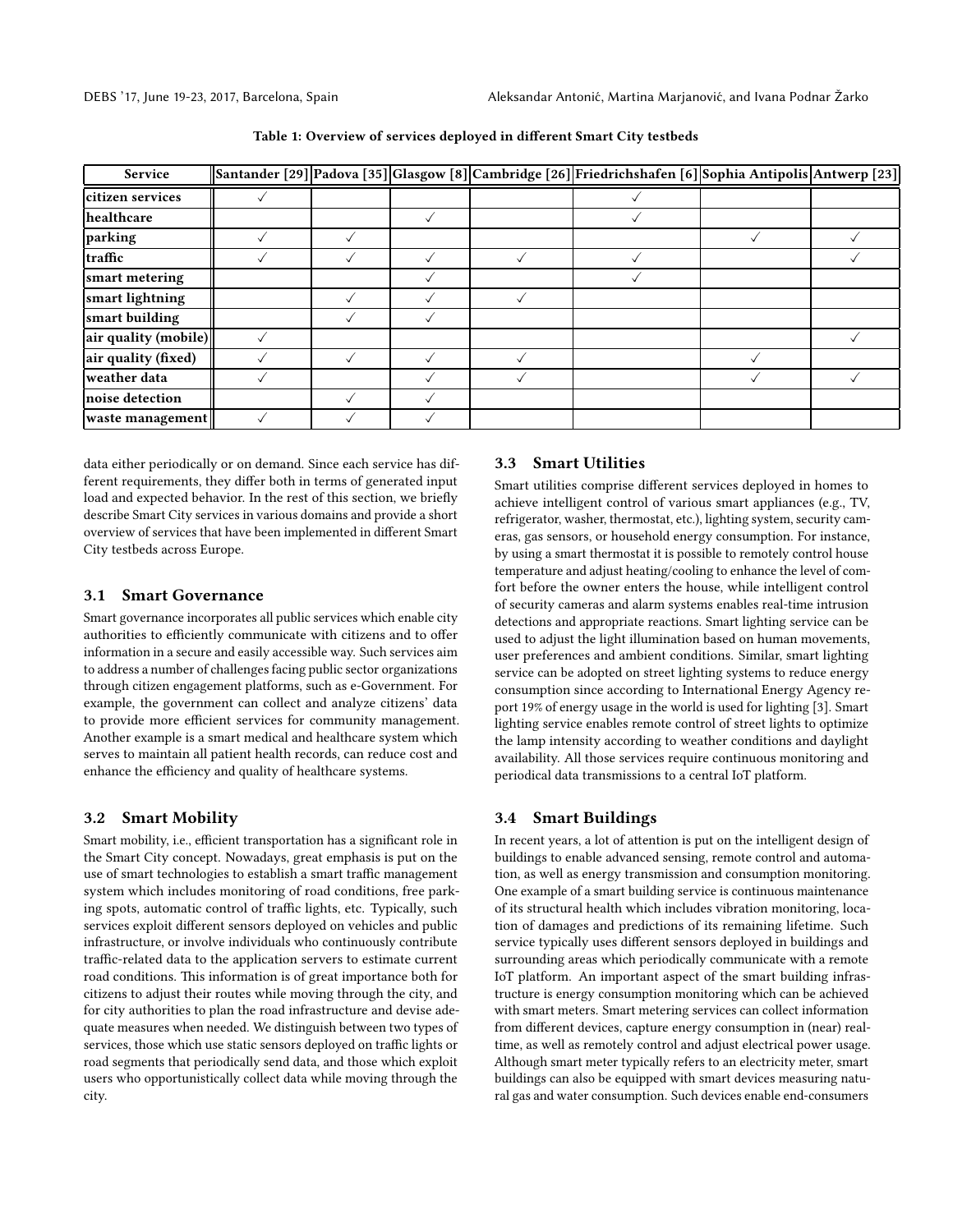<span id="page-4-1"></span>

| <b>Service</b>       | Individual behavior                       | Number of<br>deployments | Input load<br>distribution | <b>Distribution</b><br>parameters    |  |
|----------------------|-------------------------------------------|--------------------------|----------------------------|--------------------------------------|--|
| parking              | publish every 10 mins                     | $10 - 100$               | degenerate                 | $E(X) = 1 - 10pub/min$               |  |
| traffic              | publish every 10 mins                     | $10 - 100$               | degenerate                 | $E(X) = 1 - 10pub/min$               |  |
| smart metering       | publish every 1-60 mins (mostly 15 mins)  | 100-1000                 | Poisson                    | $E(X) = \lambda = 1 - 100 \mu b/min$ |  |
| smart lightning      | publish every 10-60 mins during nighttime | $10-100$                 | degenerate                 | $E(X) = 0.1 - 10 \rho u b/min$       |  |
| smart building       | publish every 10 mins                     | $10-100$                 | degenerate                 | $E(X) = 1 - 10pub/min$               |  |
| air quality (mobile) | publish every 20 sec - 5 mins             | $10 - 100$               | Poisson                    | $E(X) = \lambda = 1 - 100 \mu b/min$ |  |
| air quality (fixed)  | publish every 30 mins                     | $1 - 10$                 | degenerate                 | $E(X) = 0.01 - 0.1 \mu b / min$      |  |
| weather data         | publish every 30 mins                     | $10-100$                 | degenerate                 | $E(X) = 0.1 - 10 \rho u b/min$       |  |
| noise detection      | publish every 10 mins                     | $10 - 100$               | degenerate                 | $E(X) = 1 - 10pub/min$               |  |
| waste management     | publish every 60 mins                     | 10-1000                  | degenerate                 | $E(X) = 0.1 - 10 \rho u b/min$       |  |

Table 2: Communication behavior of Smart City services

to adapt their energy, natural gas and water usage to different prices throughout the day to save money by reducing their consumption in higher price periods.

## 3.5 Smart Environment

Over the past few years, scientists are investigating the impact of environmental pollution on human health. It has been shown that exposure to traffic-related air pollution can cause different respiratory problems [\[17\]](#page-8-14), while prolonged noise exposure can lead to sleep disturbance, cardiovascular diseases, hearing loss or mental health problems [\[11\]](#page-8-15). Therefore, city authorities aim to promptly identify contaminated areas and devise appropriate actions by using both static, as well as, mobile pollution sensors to densely monitor noise and air quality in big cities. Another important segment of smart environment is waste management control service which requires intelligent waste containers that are able to detect waste levels and improve the quality of recycling as well as garbage collection cycles.

Some of the aforementioned services have already been imple-mented in different real-world Smart City deployments. In Table [1](#page-3-0) we give a brief overview of currently available services in various Smart City testbeds across Europe which will be used in the following section to estimate their data distributions and generated input load.

# <span id="page-4-0"></span>4 INPUT LOAD OF SMART CITY SERVICES

In this section we analyze the input load of a service in relation to its characteristics, namely: individual behavior which describes behavior of a single instance of a service, number of deployments or installations where we try to asses order of magnitude of running instances in a single Smart City, input load which represents probability distribution of input load that is created by a service, and parameters used in later analysis that describe the identified distribution. Additionally, we study the input load of service composition, which provides insight into the aggregate input load and its characteristics.

Table [2](#page-4-1) summarizes the description of analyzed services regarding its load posed onto an underlying platform. In comparison to

Table [1,](#page-3-0) we removed the smart governance services, namely citizen services and healthcare, since those two services are usually focused on a single citizen, i.e., most of data is personal and confidential and the data does not have real value for anyone else except the current user, so it is not widely shared within a community. Such services are often centralized and literature does not report on usage patterns, so they are excluded from further analysis. We distinguish three types of sensors used across Smart City services: 1) fixed sensors that are mounted on a physical object and do not change location (e.g., sensors for monitoring building's structural health), 2) nomadic sensors that can change their location while they are offline (e.g., sensors mounted on a waste bin) and 3) mobile sensors which are mobile during their operation (e.g., wearable sensors for air quality monitoring). We do not specifically distinguish the services based on the type of used sensors, and in further analysis we consider only the mobile air quality service as fully mobile, and we do not make a distinction between fixed and nomadic sensors. Individual behavior of a sensor installation is taken from literature, and the number of deployments indicates only the order of magnitude, without the intention to give a real number, because it is hard to asses it correctly, since Smart City deployments grow continuously. The input load distribution is derived from the individual behavior, with an assumption that fixed sensors are not synchronized in their sensing cycles (i.e., we assume uniform distribution of the sensing cycles start time). A mobile air quality service depends on citizens who start them and later on in this section we report our findings regarding the input load distribution of such a service. Distribution parameters were derived from the first two columns, and the goal is to give an order of magnitude of the distribution parameters, not the exact values.

We identified the two different probability distributions of input load for Smart City services. One is the degenerate distribution, a distribution in which a random variable can have only a single value, i.e. a distribution that gives a constant value for all outcomes. The second identified distribution is the Poisson distribution, which is widely used for modeling the probability of an event occurring over a certain interval. The Poisson distribution is used in queueing theory to model the input load of a system and it has only one parameter which can be obtained empirically (e.g., it is used to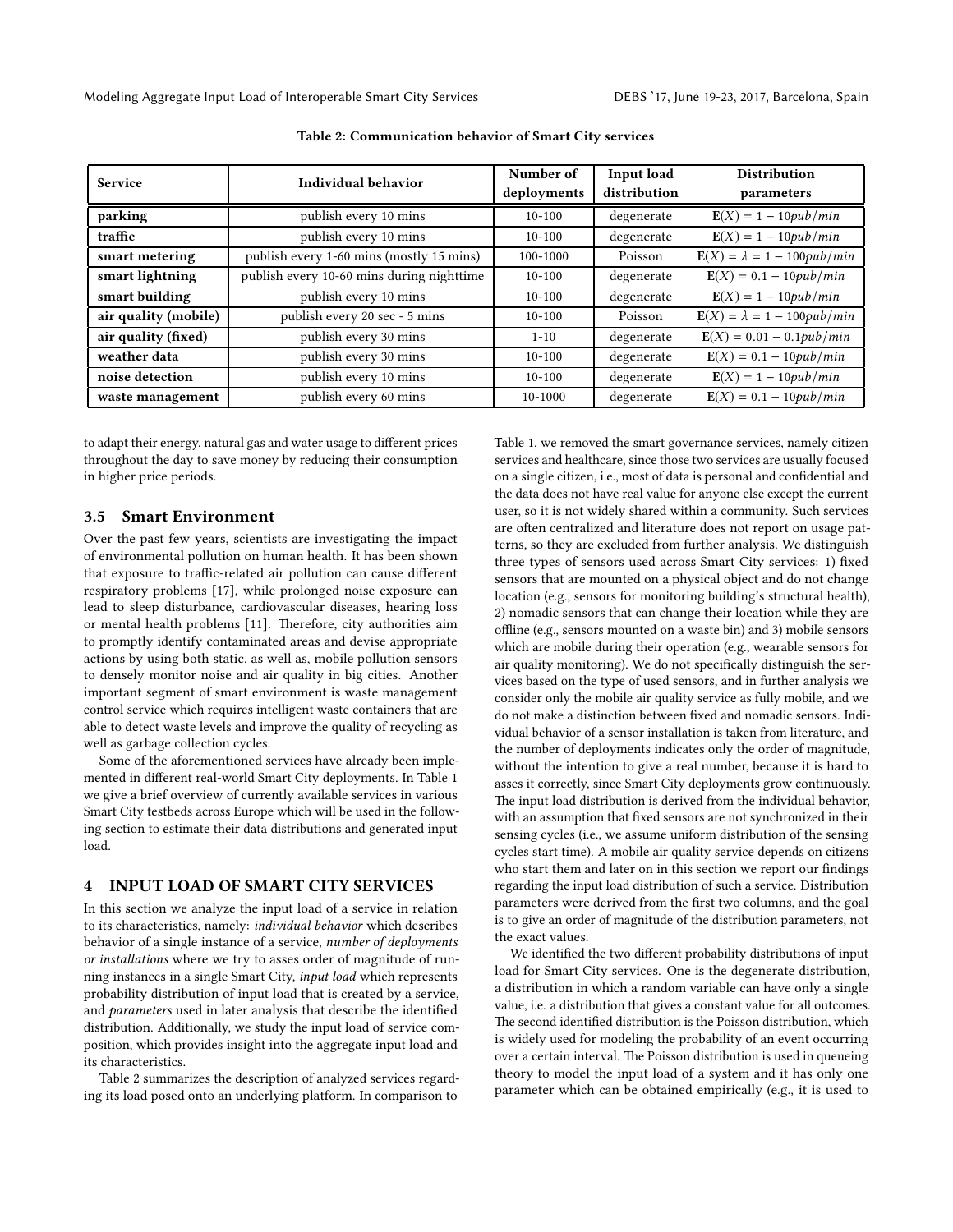<span id="page-5-0"></span>

Figure 2: Probability mass function of identified distributions

model the probability of expected number of calls to a call center in a single time interval when the expected (or average) number of calls for that time interval is known). Figure [2](#page-5-0) presents the probability mass function of both distributions.

For example a traffic congestion service developed in the Padova Smart City project which sends one data packet every 10 minutes per each deployed device, where the number of devices is constant in time [\[35\]](#page-9-13) and sensing intervals are uniformly distributed in time, is described with a degenerate distribution modeling the input load. If 10 such sensors are deployed in a Smart City, the expected value of the input load is 1 publication/minute. Another example of a fixed deployment of sensors is the smart metering service in which devices periodically collect information every 10 to 60 minutes, depending on country regulations [\[10\]](#page-8-16), and due to uncertainty of inter-arrival times which are modeled by the exponential distribution, the input load of such service can be modeled using the Poisson distribution [\[14\]](#page-8-17).

The air quality and noise monitoring services in the city of Padova use static sensors which periodically send data to the application servers, while the 'Sense the Zagreb Air' project [\[1\]](#page-8-18) uses mobile users to opportunistically collect air quality data with mobile phones and wearable sensors. The setup with fixed stations produces data with a constant rate, while the input load of mobile service is not easily predictable. We have analyzed the data acquired by real users during the 'Sense the Zagreb Air' project to determine the distribution of the input load generated by such service. The project organized a measurement campaign in July 2014 in Zagreb, Croatia, with volunteers that were collecting data while they were being mobile. We analyzed the data and obtained two graphs that characterize the input load of the mobile air quality service. Figure

DEBS '17, June 19-23, 2017, Barcelona, Spain Aleksandar Antonic, Martina Marjanović, and Ivana Podnar Žarko

[3](#page-6-0) shows the distribution of input load of the service for two different periods. The campaign was divided in two parts, during one part volunteers were carrying a sensor on their own, and during the second part a guided tour was organized when all volunteers received exact directions where to perform air quality measurements. Figure [3a](#page-6-0) represents freelance sensing between 5 PM and 6 PM every day of the campaign and Figure [3b](#page-6-0) represents a guided tour on the first day of the campaign (between 11 AM and 2 PM). We modeled input load with the Poisson distribution with good results for both scenarios. For the first scenario, the MAE parameter was 0.0025, while for the second scenario the MAE parameter was 0.0122. The analysis also shows that the distribution parameter (i.e.,  $\lambda$  which represents the expected value) changes depending on the time of day, daily migrations and user incentives. It is interesting to observe that the guided measurement tour involved all 20 volunteers with all sensors adjusted to generated measurements periodically every 20 seconds, so the expected number of measurements (i.e. input load) would be close to 60. However, the analysis showed that the Poisson distribution with the  $\lambda = 30$  shows the best fit. Further investigation of this phenomenon can be made, but it is beyond the scope of this paper.

## 4.1 Aggregate input load of multiple services

This subsection presents the analysis of aggregate input load when multiple services are running in parallel. The goal is to present the probability mass function that describes the aggregate load generated by services. Such distribution can be used to generate synthetic input load for testing the performance of a system with real-world parameters of generated data. First, we present a generic formula to calculate probability mass function and later we demonstrate it using the above mentioned services.

To obtain distribution (i.e., the probability mass function) of the aggregate input load of two services, it is necessary to calculate convolution of the two probability distributions, where each service input load is represented by its distribution. More formally, we form a new independent random variable  $Z$  which is defined as  $Z = X + Y$ , where X represents an independent random variable of input load of the first service and Y represents an independent random variable of input load of the second service. The probability mass function is calculated as follows:

<span id="page-5-1"></span>
$$
P(Z = z) = \sum_{i=-\infty}^{\infty} P(X = i) \cdot P(Y = z - i), \tag{1}
$$

where  $P(X)$  and  $P(Y)$  represent the probability mass functions of input load of the first and second service, respectively.

To demonstrate the aggregate input load with different distributions, we calculate the probability mass functions for three mixture of services with various combinations of the distributions.

To calculate the aggregate input load of the traffic and parking sensors, we calculate convolution of two degenerate distributions, with different distribution parameters. The probability mass function of the degenerate distribution is defined as follows:

$$
P_{deg}(X = x; c) = \begin{cases} 1, & x = c \\ 0, & x \neq c \end{cases}
$$
 (2)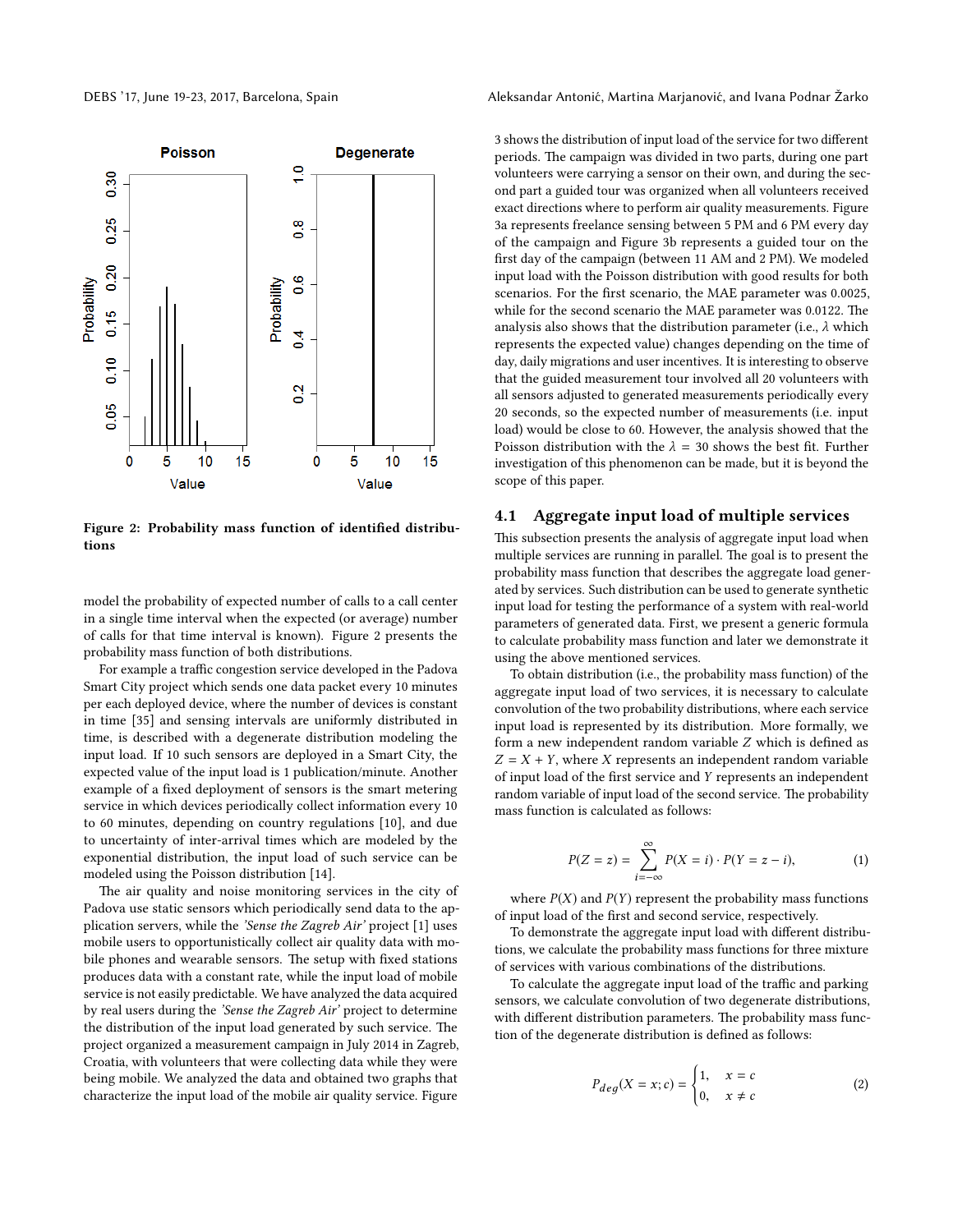<span id="page-6-0"></span>

Figure 3: Distribution of input load of the mobile air quality service

<span id="page-6-1"></span>

Figure 4: Probability mass functions of individual and aggregate service

To calculate the probability mass function of the aggregate input load for the traffic and parking service we calculate the convolution using Equation [1](#page-5-1) as follows:

$$
P(Z = z) = \sum_{i=0}^{z} P_{deg}(X = i; c_{traf}) \cdot P_{deg}(Y = z - i; c_{park})
$$
  

$$
P(Z = c_{traf} + c_{park}) = P_{deg}(X = c_{traf}) \cdot P_{deg}(Y = c_{park}) = 1
$$

where  $X$  and  $Y$  represent independent random variables of input load for the traffic and parking service, respectively. The only point where the product of aggregate probability mass functions is equal to 1 is when aggregate independent variable  $Z = c_{traf} + c_{park}$ . All three aggregate probability mass functions are shown in Figure [4a.](#page-6-1) The  $\Sigma$  is limited between 0 and z since individual distributions do<br>not have defined value for non-positive arguments not have defined value for non-positive arguments.

The same approach can be used to calculate the aggregate input load of two services which have different distributions, i.e. the degenerate and Poisson distribution. The probability mass function of the Poisson distribution with parameter  $\lambda$ , which also defines the expected value of the distribution, is defined as follows:

$$
P_{Pois}(X = x; \lambda) = \frac{\lambda^x \cdot e^{-\lambda}}{x!}
$$
 (3)

 $\begin{array}{c} \text{First:} \\ \text{if } \\ \text{if } \\ \text{if } \\ \text{if } \\ \text{if } \\ \text{if } \\ \text{if } \\ \text{if } \\ \text{if } \\ \text{if } \\ \text{if } \\ \text{if } \\ \text{if } \\ \text{if } \\ \text{if } \\ \text{if } \\ \text{if } \\ \text{if } \\ \text{if } \\ \text{if } \\ \text{if } \\ \text{if } \\ \text{if } \\ \text{if } \\ \text{if } \\ \text{if } \\ \text{if } \\ \text{if } \\ \text{if } \\ \text{if } \\ \text{if } \\ \text{if } \\ \text{if } \\ \text{if } \\ \text$ 

$$
P(Z = z) = \sum_{i=0}^{z} P_{deg}(X = i; c_{traf}) \cdot P_{Pois}(Y = z - i; \lambda_{mob-air})
$$

$$
= P_{Pois}(Y = z - c_{traf}; \lambda_{mob-air})
$$

where  $P_{deg}(X = i; c_{traf})$  represents the degenerate distribution of the traffic service and  $\tilde{P}_{Pois}(Y = z - i; \lambda_{mob-air})$  represents the input load distribution of the mobile air quality service. Such service can be used for example to discover a correlation between traffic congestion and level of air pollutants. The aggregate distribution mass function is in fact the shifted Poisson distribution for the value of degenerate distribution. The expected value of the aggregate input load is  $E(Z) = c_{traf} + \lambda_{mob-air}$ , while the variance is the same as for the Poisson distribution of the mobile air quality service  $Var(Z) = \lambda_{mob-air}$ . The aggregate probability mass function of the degenerate and Poisson distribution is shown in Figure [4b.](#page-6-1)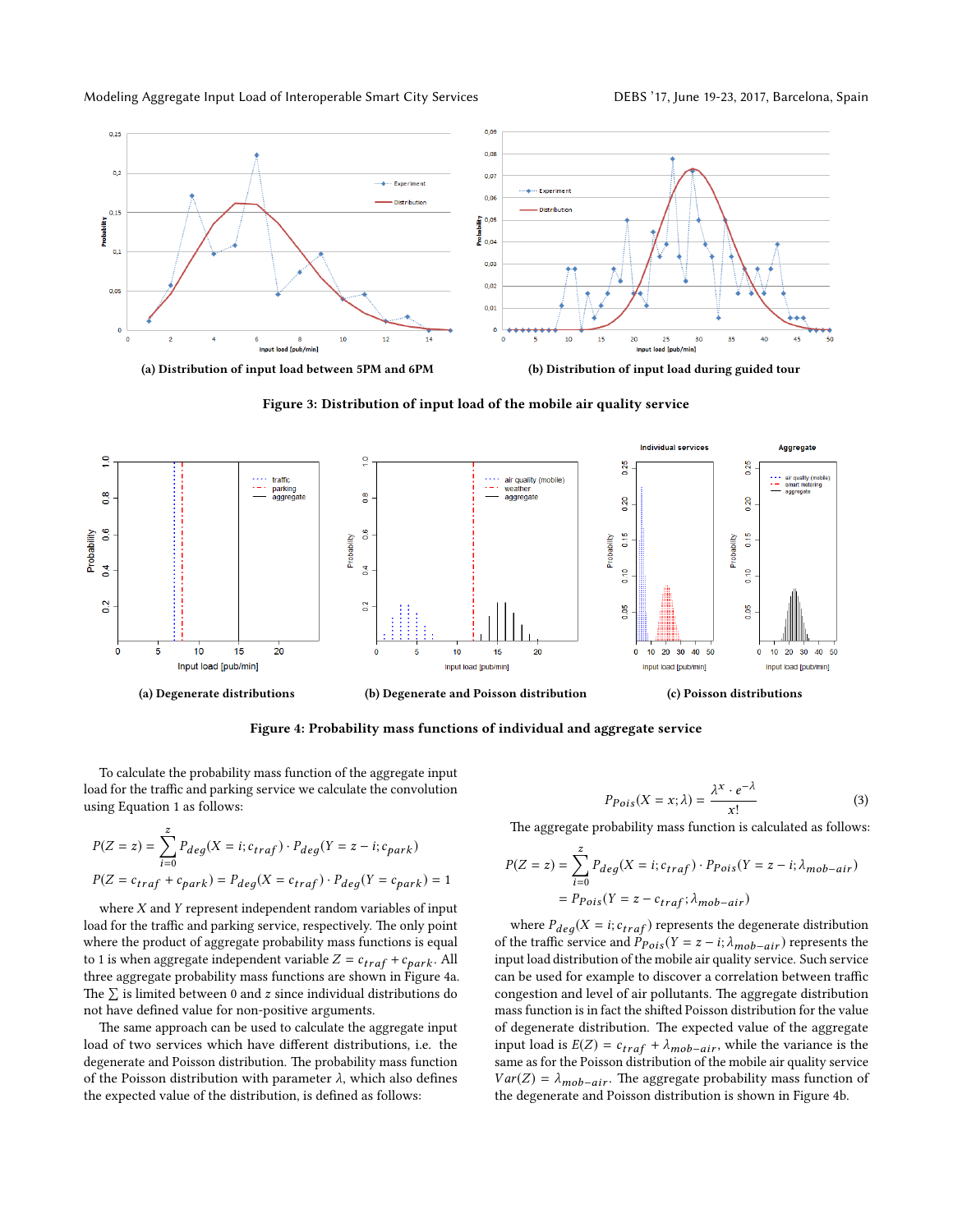The convolution of the two Poisson distributions, i.e., the input load of mobile air quality and smart metering service is resulting also in the Poisson distribution with the parameter which is the sum of the two parameters from individual services, as shown in Figure [4c.](#page-6-1) The aggregate probability mass function is calculated as follows:

$$
P(Z = z) = \sum_{i=0}^{z} P_{Pois}(X = i; \lambda_{meter}) \cdot P_{Pois}(Y = z - i; \lambda_{mob-air})
$$

$$
= P_{Pois}(Z = z; \lambda_{meter} + \lambda_{mob-air})
$$

The expected value and the variance is defined by the Poisson distribution parameter  $E(Z) = Var(Z) = \lambda_{meter} + \lambda_{mob-air}$ .

Except the two distributions reported in literature, also the power-law probability distribution can be interesting, because it is used to model geographical distribution of mobile users [\[24\]](#page-9-16) for a single time interval. We omitted it from the analysis in this paper, because further investigation is necessary to demonstrate if a geoaware service (i.e., a service which utilizes current location of a user) would also produce an input load that follows the power-law distribution.

So far, we analyzed the aggregate input load for a case when multiple services are running in parallel, but services can be mutually exclusive where execution of the first service stops execution of the second service. In such a case, to calculate the aggregate input load of two services, it is necessary to calculate mixture distribution, where each service input load is represented by its probability mass function  $(P_i)$  and its weight (i.e. the occurrence probability)  $w_i$ . The probability mass function for mixture distribution is calculated as probability mass function for mixture distribution is calculated as follows:

$$
P(Z = z) = \sum_{i=1}^{n} w_i \cdot P_i(z);
$$
  

$$
\sum_{i} w_i = 1, w_i > 0.
$$
 (4)

i Mixture distribution is used to model an overall input load when users are migrating from one service to another, and weights represent the service share. Additionally, it is used to model an overall input load of a service that has multiple modes of operation, where each mode is represented with its own distribution. We presented that the mobile air quality service has different distribution parameters during the day and related to the user involvement, so to model overall input load of such service we calculate mixture distribution:

$$
P(Z = z) = w_1 \cdot P_{Pois}(X = z; \lambda_{mob-air1})
$$

$$
+ w_2 \cdot P_{Pois}(Y = z; \lambda_{mob-air2}),
$$

where  $P_{Pois}(z; \lambda_{mob-air1/2})$  represent the distribution of sens-<br>i modes, and weights  $w_{i}$  corresent the share of users that are ing modes, and weights  $w_{1/2}$  represent the share of users that are<br>involved in the one or another mode. The probability mass function involved in the one or another mode. The probability mass function with different shares of user (i.e. mixtures) is shown in Figure [5.](#page-7-0) The expected value is calculated as a weighted sum of individual expected values:  $E(Z) = w_1 \cdot \lambda_{mob-air1} + w_2 \cdot \lambda_{mob-air2}$ 

The output of the mixture distribution can be used as an input to convolution of distributions and vice versa, so with these two

<span id="page-7-0"></span>

Figure 5: Probability mass function of the Poisson distribution mixture

approaches it is possible to determine a distribution of an overall input load for any combination of Smart City services.

#### 4.2 Implications on performance evaluation

To asses the total aggregate input load of all Smart City services to an underlying IoT platform, we combine all distributions iden-tified in Table [2.](#page-4-1) The aggregate input load consists of the degenerate and Poisson distribution, where the expected value is  $E(all - services) = 270.1pub/min$ . Since we did not present an exact number of deployments, but rather only identified an order of magnitude, we can conclude that a Smart City IoT platform should support 1000 publications per minute to be able to process all data in (near) real-time. Studies regarding platform evaluation show that IoT platforms can process input load of that size and even 10 times higher load [\[2,](#page-8-1) [32\]](#page-9-11). Although IoT platforms posses suitable techniques to process the identified load, continuous improvement is very important, because the number of deployed devices and involved users in IoT is constantly increasing (with expectations up to 50 billion by 2020 [\[13\]](#page-8-19)). If we analyze a share of individual services in the total aggregate input load, we can observe that a mobile crowd sensing paradigm (e.g. the mobile air quality monitoring) is already responsible for a large part of the total input load. Services such as mobile air quality monitoring do not represent full potential of the MCS paradigm because they require an adequate equipment to be operable (i.e. a wearable sensor), but utilization of MCS paradigm with services that do not require anything except a smartphone (e.g., noise monitoring/detection) can generate massive amounts of data.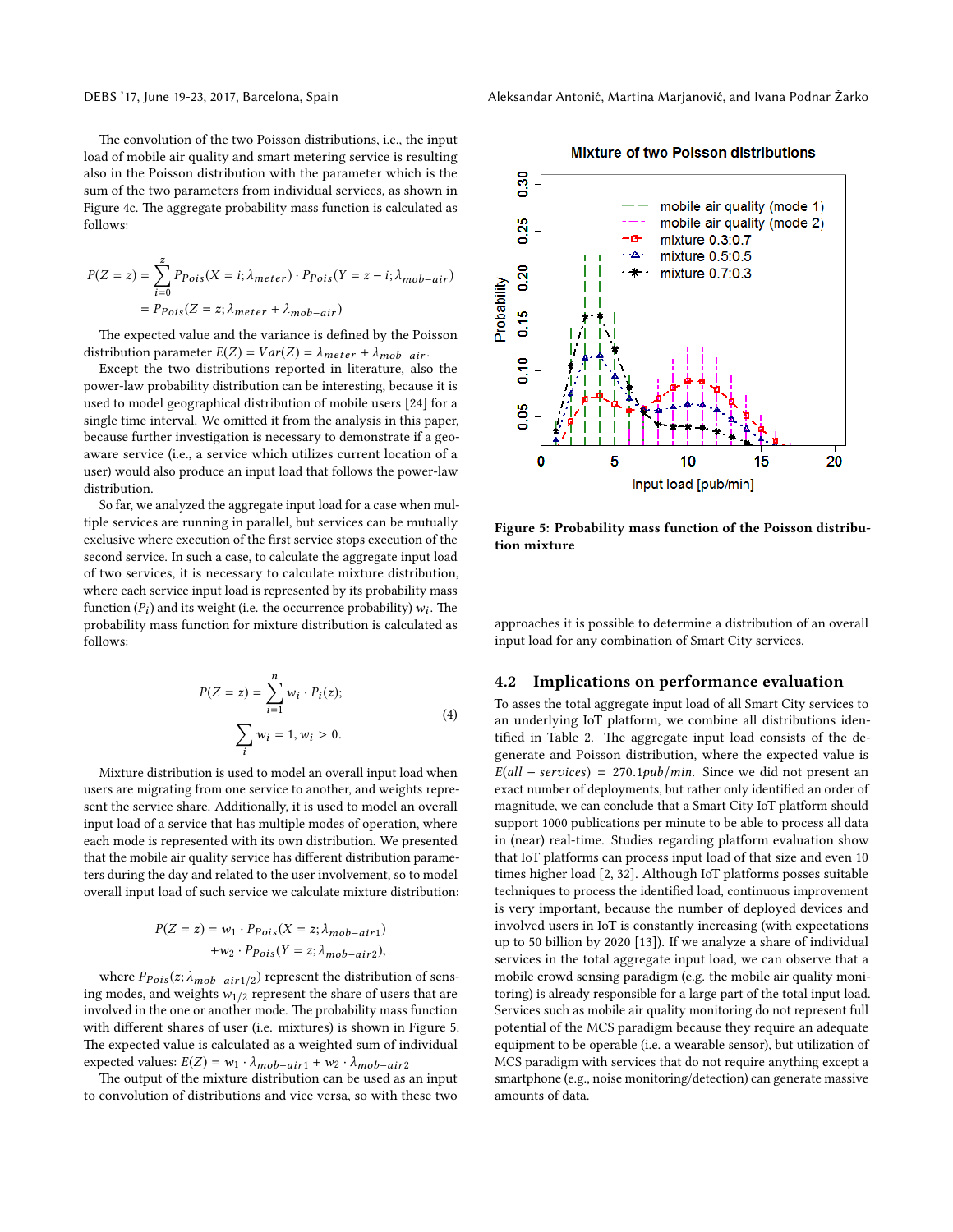Modeling Aggregate Input Load of Interoperable Smart City Services DEBS '17, June 19-23, 2017, Barcelona, Spain

Evaluation of an IoT platform is often done experimentally, by executing performance tests with various input loads to test limitations of the platform and to get performance parameters. To analyze the performance with real-world services, evaluation should be made with real world data and input load which correctly represents a test case. If a distribution of input load of individual services is known, a probability mass function can be calculated and used to generate aggregate input load to a platform. Input load is generated by using the probability mass function (or the cumulative function) together with a random number generator (uniformly generated).

In addition, IoT platforms are evaluated using the analytical mod-els based on the queueing theory principles [\[22\]](#page-9-17). The most common queueing theory model used in the analysis is the M/M/1 model, which represents the model where an input load is modeled by the Poisson distribution and service time is modeled by exponential distribution. The queueing theory also includes the models which use general distribution of input rate, which offer expressions to calculate parameters of analyzed system and do not follow neither the degenerate nor Poisson distributions.

#### <span id="page-8-2"></span>5 CONCLUSIONS

The rapid expansion of the Internet of Things has opened new perspectives for deployment of different smart services. However, the lack of interoperability among platforms and services prevents IoT to reach its full potential which is particularly visible in the Smart City domain. This has led to a need for an integrative and interoperable IoT platform which supports a multitude of services with different requirements and provides prerequisites for the Smart City deployment. To achieve an interoperable ecosystem, it is necessary to analyze both the individual performance requirements posed on underlying IoT platform, as well as the cumulative requirements that represent all platform services.

In this paper we review IoT-based Smart City services with regard to their input load posed to an underlying platform during normal workload. The analysis takes into account the individual service behavior, deployment size, the probability distribution of input load created by observed service, and parameters that describe the identified distribution. Additionally, we provide an estimation of an aggregate input load generated at the platform input point when multiple services are deployed in parallel. We have identified two types of Smart City services regarding the probability distribution of input load, those which generate data following the degenerate distribution, such are parking or waste management services, and those whose input load follows the Poisson distribution, such as smart metering service or mobile air quality monitoring with wearable sensors. We have shown that the total aggregate input load of all Smart City services to an underlying IoT platform can be expressed as convolution of the degenerate and Poisson distribution with the expected value of  $E(all - services) = 270.1pub/min$ . The aggregate probability mass function can be used to generate an overall input load necessary for the platform performance evaluation.

As future work we plan to investigate the characteristics of input load of citizen-based services which do not require additional equipment and thus generate huge amounts of data (e.g., noise monitoring with smartphones). Since such services are geo-aware, we

plan to more thoroughly investigate whether their input load corresponds to the power-law distribution. Another possible direction for future work is creation of a test suite with some pre-defined input loads that represent IoT-based Smart City services which would be a step forward to the standardization of evaluation process for the IoT platforms.

# ACKNOWLEDGMENTS

This work is supported in part by the H2020 symbIoTe project, which has received funding from the European Union's Horizon 2020 research and innovation programme under grant agreement No 688156. This work has been supported in part by the Croatian Science Foundation under the project number 8065 (Human-centric Communications in Smart Networks).

#### REFERENCES

- <span id="page-8-18"></span>[1] A. Antonić, V. Bilas, M. Marjanović, M. Matijašević, D. Oletić, M. Pavelić, I. P. Žarko, K. Pripužić, and L. Skorin-Kapov. 2014. Urban crowd sensing demonstrator: Sense the Zagreb Air. In 2014 22nd International Conference on Software, Telecommunications and Computer Networks (SoftCOM). 423-424. DOI: [hp://dx.doi.org/10.1109/SOFTCOM.2014.7039132](http://dx.doi.org/10.1109/SOFTCOM.2014.7039132)
- <span id="page-8-1"></span>[2] Aleksandar Antonić, Martina Marjanović, Krešimir Pripužić, and Ivana Podnar Žarko. 2016. A Mobile Crowd Sensing Ecosystem Enabled by CUPUS. Future Gener. Comput. Syst. 56, C (March 2016), 607-622. DOI: http://dx.doi.org/10.1016/ [j.future.2015.08.005](http://dx.doi.org/10.1016/j.future.2015.08.005)
- <span id="page-8-13"></span>Vijay Madisetti Arshdeep Bahga. 2014. Internet of Things (A Hands-on-Approach).
- <span id="page-8-7"></span>[4] Irfan Awan, Muhammad Younas, and Wajia Naveed. 2014. Modelling QoS in IoT Applications. In 17th International Conference on Network-Based Information Systems, NBiS 2014, Salerno, Italy, September 10-12, 2014. 99-105. DOI:http: [//dx.doi.org/10.1109/NBiS.2014.97](http://dx.doi.org/10.1109/NBiS.2014.97)
- <span id="page-8-8"></span>[5] Tuba Bakıcı, Esteve Almirall, and Jonathan Wareham. 2013. A Smart City Initiative: the Case of Barcelona. Journal of the Knowledge Economy 4, 2 (2013), 135–148.
- <span id="page-8-12"></span>[6] Karsten Bolz. 2015. T-City Friedrichshafen. Responsible-Industry (2015).
- <span id="page-8-4"></span>[7] Alessio Botta, Walter de Donato, Valerio Persico, and Antonio Pescap. 2016. Integration of Cloud computing and Internet of Things: A survey. Future Generation  $Computer Systems~56~(2016),~684-700.~D01:$ http://dx.doi.org/10.1016/j.future. [2015.09.021](http://dx.doi.org/10.1016/j.future.2015.09.021)
- <span id="page-8-11"></span>[8] Nick Taylor Buck and Aidan While. 2015. Competitive urbanism and the limits to smart city innovation: the UK Future Cities initiative. Urban Studies 54, 2 (August 2015), 501–519.
- <span id="page-8-9"></span>[9] Andrea Caragliu, Chiara Del Bo, and Peter Nijkamp. 2009. Smart cities in Europe. Serie Research Memoranda 0048. VU University Amsterdam, Faculty of Economics, Business Administration and Econometrics.
- <span id="page-8-16"></span>[10] European Comission. 2014. Cost-benefit analyses and state of play of smart metering deployment in the EU-27. (2014).
- <span id="page-8-15"></span><span id="page-8-10"></span>[11] European Commission. 2002. Environmental Noise Directive 2002/49/EC. (2002). [12] Mischa Dohler, Ignasi Vilajosana, Xavi Vilajosana, and Jordi LLosa. 2011. Smart
- <span id="page-8-19"></span>Cities: An action plan. 1–6. [13] D. Evans. 2011. The Internet of Things: How the Next Evolution of the Internet
- <span id="page-8-17"></span>Is Changing Everything. White Paper. (2011). [14] A. Ghasempour. 2016. Optimum Packet Service and Arrival Rates in Advanced Metering Infrastructure Architecture of Smart Grid. In 2016 IEEE Green Technologies Conference (GreenTech). 1-5. DOI: http://dx.doi.org/10.1109/GreenTech.2016.
- <span id="page-8-3"></span>[8](http://dx.doi.org/10.1109/GreenTech.2016.8) [15] A. Gluhak, S. Krco, M. Nati, D. Pfisterer, N. Mitton, and T. Razafindralambo. 2011. A survey on facilities for experimental internet of things research. IEEE Communications Magazine 49, 11 (November 2011), 58-67. DOI: http://dx.doi. [org/10.1109/MCOM.2011.6069710](http://dx.doi.org/10.1109/MCOM.2011.6069710)
- <span id="page-8-5"></span>[16] Donald Gross, John F. Shortle, James M. Thompson, and Carl M. Harris. 2008. Fundamentals of Queueing Theory (4th ed.). Wiley-Interscience, New York, NY, USA.
- <span id="page-8-14"></span>[17] HEI Panel on the Health Effects of Traffic-Related Air Pollution. 2010. Traffic-Related Air Pollution: A Critical Review of the Literature on Emissions, Exposure, and Health Effects. HEI Special Report 17 (2010).
- <span id="page-8-6"></span>[18] J. Huang, D. Du, Q. Duan, Y. Sun, Y. Yin, T. Zhou, and Y. Zhang. 2014. Modeling and analysis on congestion control in the Internet of Things. In 2014 IEEE International Conference on Communications (ICC). 434-439. DOI:http: [//dx.doi.org/10.1109/ICC.2014.6883357](http://dx.doi.org/10.1109/ICC.2014.6883357)
- <span id="page-8-0"></span>[19] Gartner Inc. 2016. Gartner's 2016 Hype Cycle for Emerging Technologies. (Aug 2016). http://www.gartner.com/newsroom/id/3412017